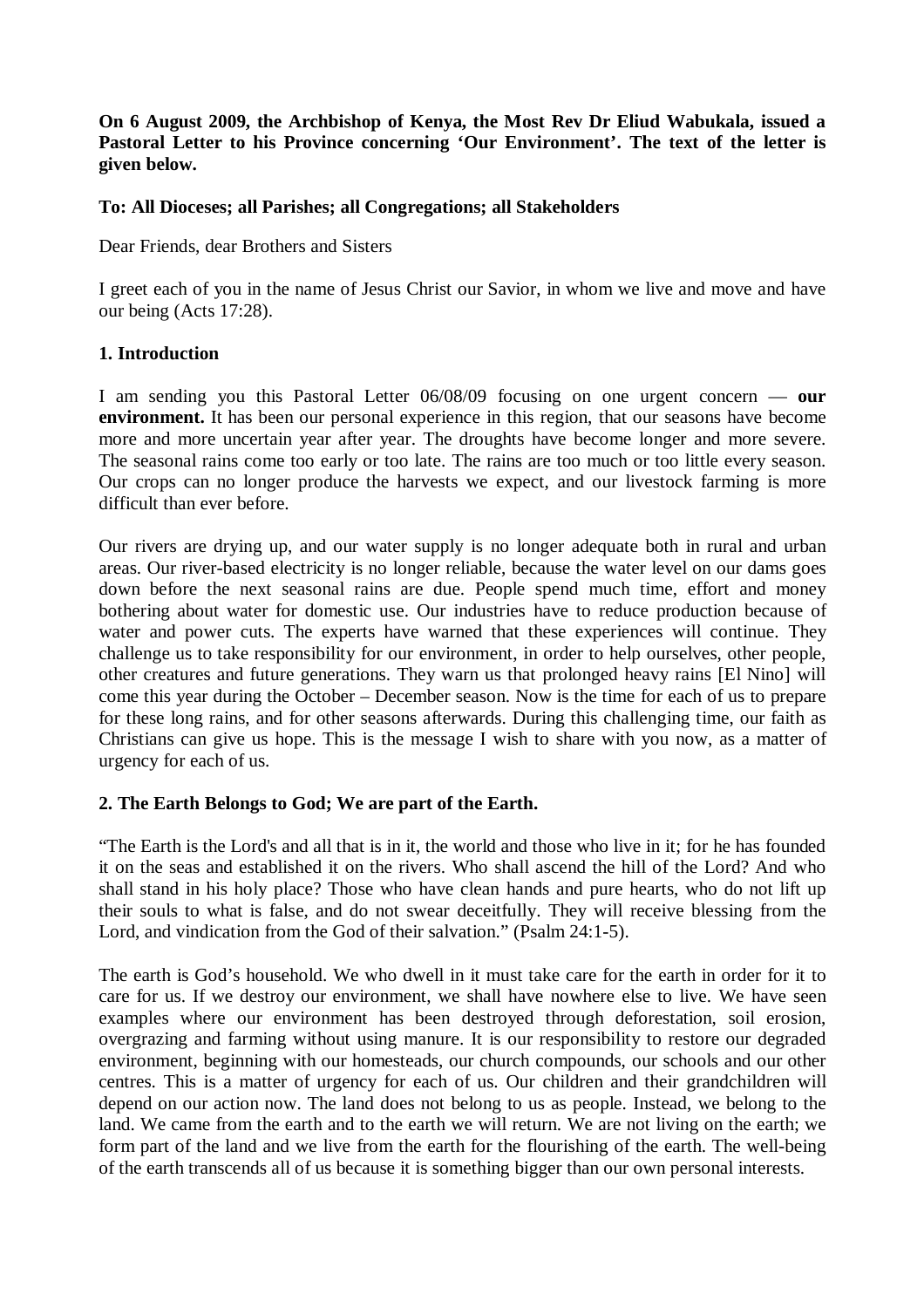**3. God has entrusted the land and all its natural resources to all people to care for, as individuals and as communities. Jesus promises us life in abundance (John 10:10). Such abundant life can best be realized in sustainable communities, whose members ought to be:**

- Working together as community especially in our congregations, parishes and dioceses;
- Participating in decision-making forums where we can share our insights with others;
- Contributing our efforts, insights, experience and expertise for the common good;
- Promoting the constructive traditional wisdom that is inclusive, participatory and consultative;
- Utilizing the public resources made available through Government initiatives such as CDF, Kazi kwa Vijana, Local Authority Transfer Fund (LATF), etc;
- Promoting harmonious co-existence within our congregations, parishes and dioceses;
- Promoting harmonious co-existence among all stakeholders;
- Providing responsible leadership in our sponsored educational institutions so that they may become places for the younger generation to acquire positive and constructive attitudes, norms, principles, values and virtues to guide them as adult citizens.
- Sharing with others the ways and means towards self-reliance through responsible management of our natural and cultural resources;
- Encouraging public institutions to focus on long-term public needs more than individual selfcentered interests.
- Putting in place structures and mechanisms that will ensure the provision of a community's daily needs;
- Recognizing and utilizing people's indigenous knowledge and skills;
- Worshipping God together with others in harmony, hope and courage.

# **4. The land does not belong to itself. Ultimately, it belongs to its Creator, the One who sustains the Earth, and who will finally restore it. In the light of these considerations we are challenged to respond in the following ways:**

- We CONFESS that we as human beings have not always allowed the earth and its creatures to flourish. We have too often abused and brought death to the land. We confess that we, especially as churches, have often been indifferent to environmental degradation and that, as a result, we have participated in the destruction of the environment.
- We ACKNOWLEDGE our responsibility, especially as churches, to keep the land and to care for it as the land cares for us.
- We COMMIT ourselves, especially as churches, to promote relationships that strengthen and do not undermine sustainable communities. Therefore, as a matter of urgency we commit ourselves:
- To promote the harvesting of rain water, especially at home and in small community projects in all areas – on roofs, river valleys, streams, gulleys, farms and grazing grounds. Every drop of God's gift as rain water should be harvested and stored for our future use.
- To help ensure food security for all, especially through indigenous means of food production, and to avoid dependence on external means of agricultural production;